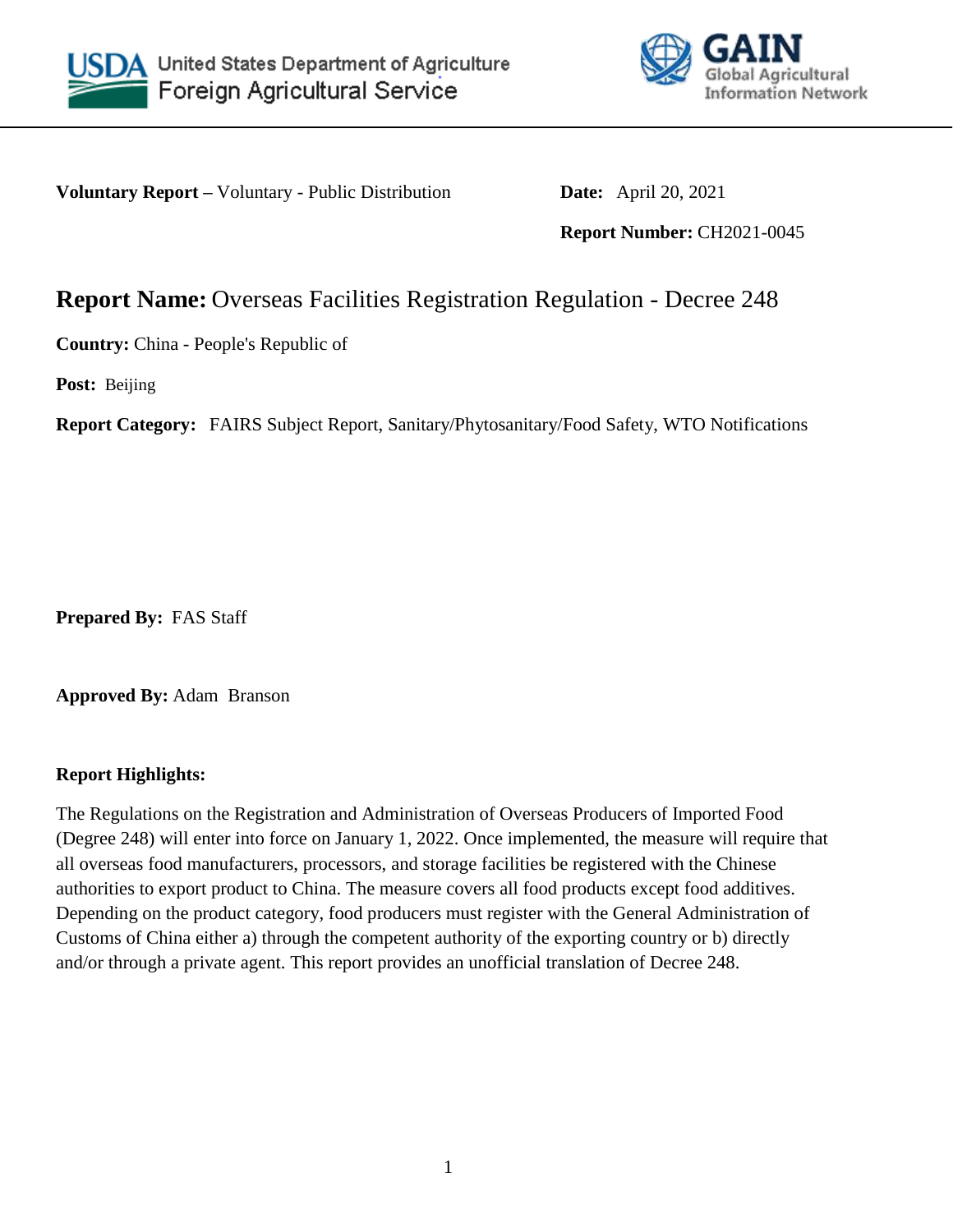



## **Executive Summary:**

On April 12, 2021, the General Administration of Customs of China (GACC) announced the Regulations on the Registration and Administration of Overseas Producers of Imported Food as GACC Decree 248. The regulation will enter into force on January 1, 2022 and will replace the Administrative Measures for Registration of Overseas Producers of Imported Food [\(Decree 145\)](https://apps.fas.usda.gov/newgainapi/api/Report/DownloadReportByFileName?fileName=Registration%20of%20Overseas%20Manufacturers%20of%20Imported%20Food%20(Final)_Beijing_China%20-%20Peoples%20Republic%20of_4-6-2012). The main regulatory changes enacted by Decree 248 as compared to Decree 145 include the following:

#### **1. Product Scope**

Notably, Decree 248 expands the scope of overseas facilities subject to a registration requirement to include all food manufacturers, processors, and storage facilities. The product scope includes all food products except food additives and does not include "food-related products" (which is not defined in the regulation).

## **2. Method of Registration**

a) Exporting Country Competent Authority

Under Decree 248, manufacturers, processors, and storage facilities of the following product groups must be recommended by their country's competent authority for registration with GACC: meat and meat products, sausage casings, aquatic products, dairy products, bird nest products, bee products, eggs and egg products, edible oils and fats, oilseeds, stuffed wheaten products, edible grains, milled grain industry products and malt, fresh and dehydrated vegetables, dried beans, condiments, nuts and seeds, dried fruits, unroasted coffee and cocoa beans, foods for special dietary purposes, and health foods. Note: Under Decree 145, only overseas facilities for meat and meat products, dairy products, seafood products, and bird nest products are required to register with GACC (through recommendation by their country's competent authority).

b) Self-Registration or Private Agent

Under Decree 248, manufacturers, processors, and storage facilities of foods other than those product groups listed in part a above are required to register directly with GACC, either on their own behalf or via a private agent.

#### **3. Registration Conditions and Procedures**

Decree 248 modifies and expands the conditions and procedures for registration (Chapter II), including the addition of a requirement that the food safety management system of the exporting country has passed GACC's equivalence assessment or review.

#### **4. Verification Methods**

Decree 248 specifies that evaluations must be conducted via document review, video inspection, and/or on-site inspection.

# **5. Period of Validity**

Decree 248 provides that registration is valid for five years versus four years under Decree 145.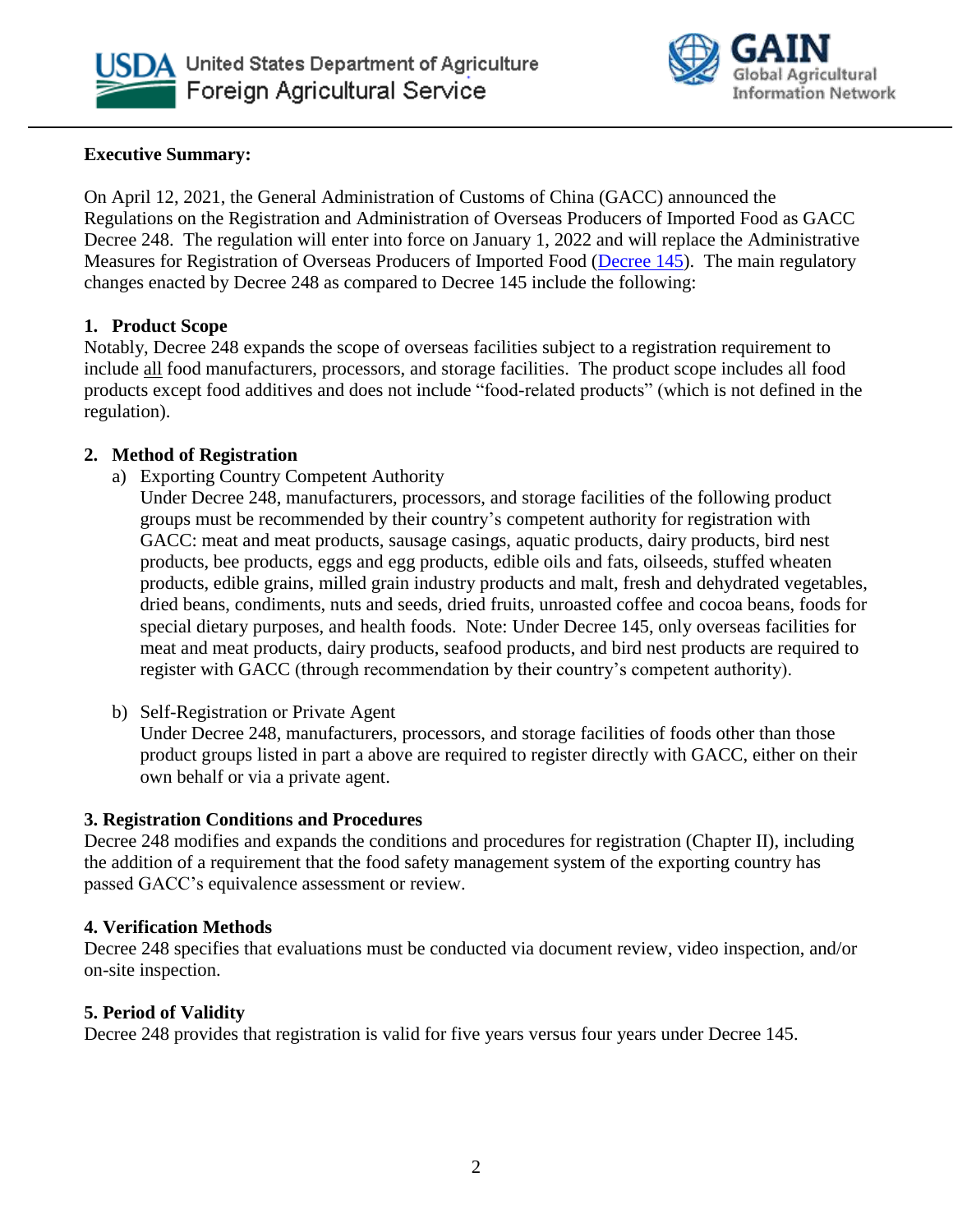#### **6. Product Labeling**

Under Decree 248, registered overseas facilities are required to include the Chinese registration number or the registration number approved by the exporting country competent authority on both the inner and outer packaging of food products exported to China.

Note: In November of 2019, GACC issued the [first revised draft of the Regulations on the Registration](https://apps.fas.usda.gov/newgainapi/api/Report/DownloadReportByFileName?fileName=China%20Released%20Draft%20Administrative%20Measures%20for%20Registration%20of%20Overseas%20Producers%20of%20Imported%20Foods%20%20_Beijing_China%20-%20Peoples%20Republic%20of_12-05-2019)  and Administration of Overseas [Manufacturers of Imported Food](https://apps.fas.usda.gov/newgainapi/api/Report/DownloadReportByFileName?fileName=China%20Released%20Draft%20Administrative%20Measures%20for%20Registration%20of%20Overseas%20Producers%20of%20Imported%20Foods%20%20_Beijing_China%20-%20Peoples%20Republic%20of_12-05-2019) for domestic comments. In November 2020, GACC notified the [second revised draft of the Regulations](https://apps.fas.usda.gov/newgainapi/api/Report/DownloadReportByFileName?fileName=China%20Notifies%20Revised%20Overseas%20Facilities%20Registration%20Regulations%20as%20TBT%201522_Beijing_China%20-%20Peoples%20Republic%20of_12-02-2020) to the WTO TBT Committee as G/TBT/N/CHN/1522. The full Chinese language text of Decree 248 is available on the [GACC website.](http://www.customs.gov.cn/customs/302249/2480148/3619591/index.html)

#### **BEGIN TRANSLATION**

# **GACC Decree 248 Announcing the Regulations of the People's Republic of China on the Registration and Administration of Overseas Producers of Imported Food**

The Regulations of the People's Republic of China on the Registration and Administration of Overseas Producers of Imported Food was reviewed and passed in the executive meeting of the General Administration of Customs on March 12, 2021, and is hereby issued, and shall come into force on January 1, 2022. The Administrative Measures for Registration of Overseas Producers of Imported Food, released as Decree 145 of the former General Administration of Quality Supervision, Inspection and Quarantine (AQSIQ) on March 22, 2012, revised by GACC Decree No. 243 on November 23, 2018, is abolished at the same time.

Minister Ni Yuefeng

April 12, 2021

# **Regulations of the People's Republic of China on the Registration and Administration of Overseas Producers of Imported Food**

# **Chapter I General Provisions**

**Article 1** To strengthen the registration management of overseas producers of imported foods, these Regulations are formulated in accordance with provisions of the Food Safety Law of the People's Republic of China and its implementing regulations, the Law of the People's Republic of China on Import and Export Commodity Inspection and its implementing regulations, Law of the People's Republic of China on the Entry and Exit Animal and Plant Quarantine and its implementation regulations, the Special Provisions of the State Council on Strengthening the Supervision and Administration of Food and Other Products Safety, as well as relevant administrative regulations.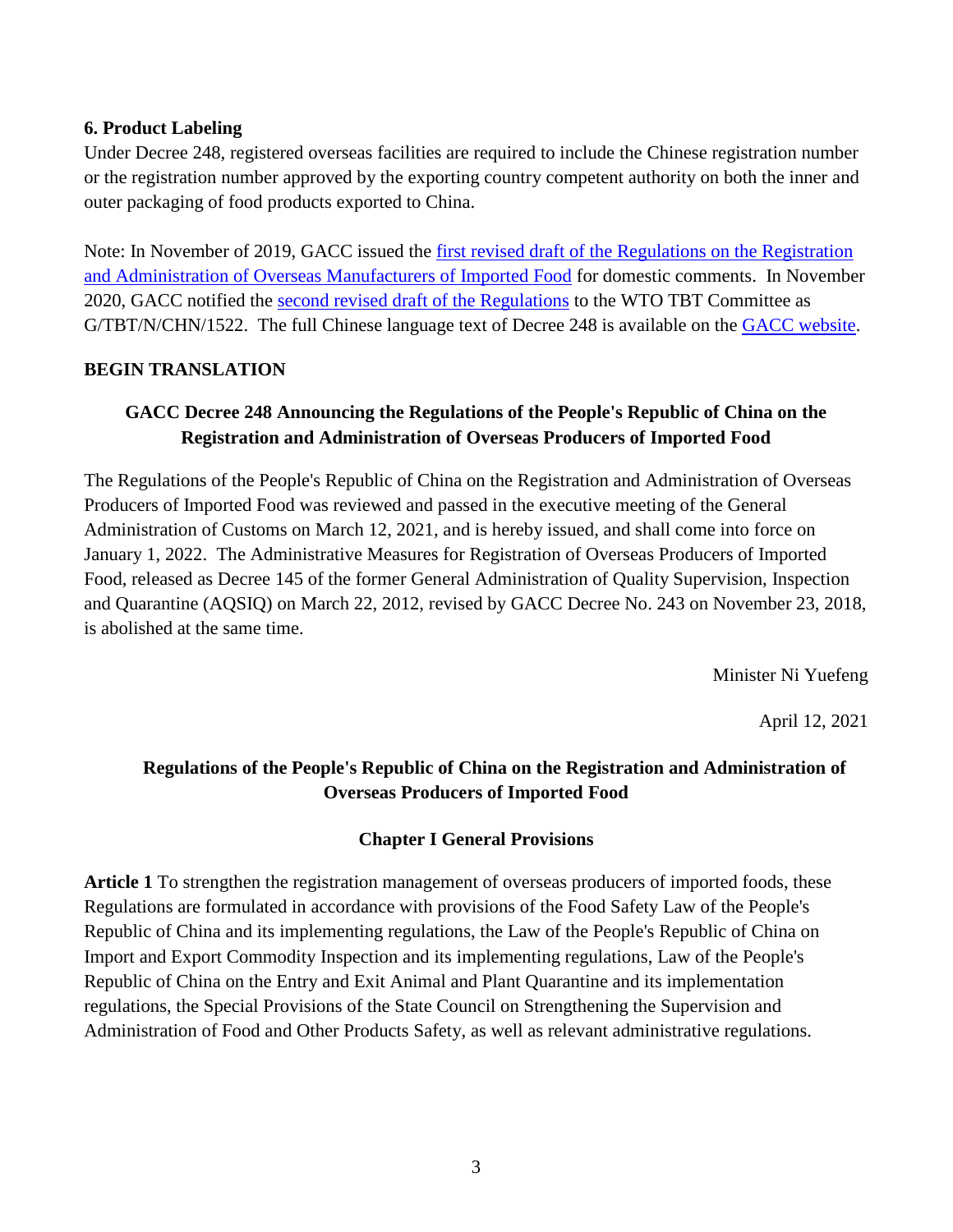**Article 2** These Regulations apply to the registration management of overseas manufacturers, processors, and storage facilities (hereinafter referred to as "overseas producers of imported foods") that export foods to China.

The overseas producers of imported foods mentioned in the above paragraph do not include facilities engaging in the production, processing, and storage of food additives and food-related products.

**Article 3** The General Administration of Customs of the People's Republic of China (GACC) is responsible for the registration management of overseas producers of imported foods.

**Article 4** Overseas producers of imported foods shall obtain registration with GACC.

# **Chapter II Conditions and Procedures for Registration**

**Article 5** The registration conditions for overseas producers of imported foods are as follows:

1. The food safety management system of the country/region where the producer is located ("country/region") has passed GACC's equivalence assessment or review;

2. (The producer was) established with approval by the competent authority of the country/region, and (the producer is) under effective oversight by the competent authority;

3. (The producer) has an established, effective food safety and sanitation management system and food defense system, legally produces and exports food in the country/region, and ensures that foods exported to China comply with relevant Chinese laws, regulations, and national food safety standards;

4. (Foods export to China) conform with relevant inspection and quarantine that have been agreed upon after discussion by GACC and the competent authorities of the country/region.

**Article 6** Registration of overseas producers of imported foods include: 1) recommendation for registration by competent authority of the country/region, and 2) application for registration by a producer.

GACC, based on analysis of various factors, including sources of raw materials, production and processing techniques, historical data about food safety, consumer groups, consumption methods of food, and in consideration of international practices, determines the method for registration of overseas producers of imported food and the required application materials.

If risk analysis or evidence presents that risks of a certain category of food has changed, GACC may adjust the registration method and required application materials for overseas producers of the corresponding food.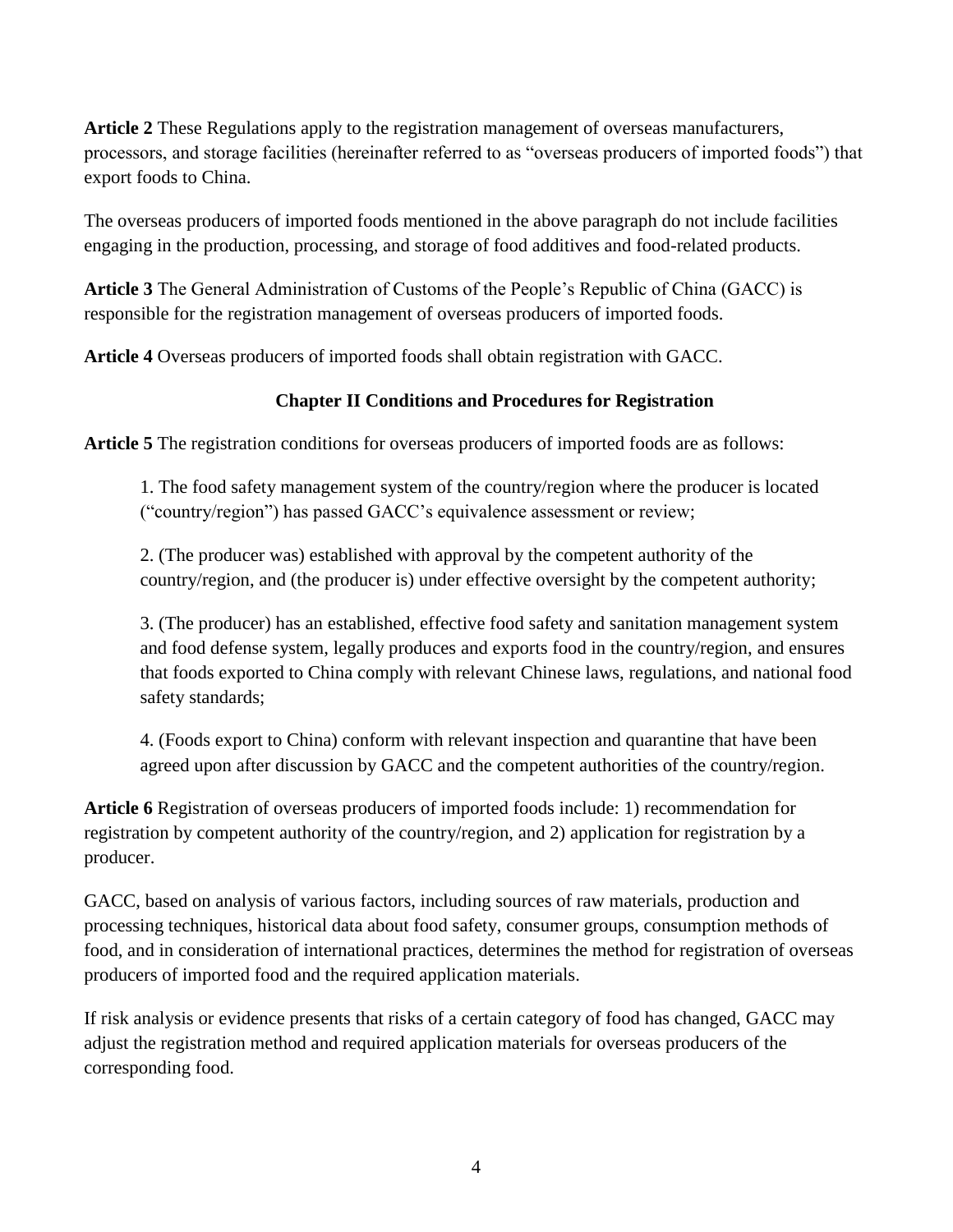**Article 7** Overseas producers of the following foods shall be recommended by the competent authorities of their countries/regions to GACC for registration: meat and meat products, sausage casings, aquatic products, dairy products, bird nests and bird nest products, bee products, eggs and egg products, edible oils and fats, oilseeds, stuffed wheaten products, edible grains, milled grain industry products and malt, fresh and dehydrated vegetables and dried beans, condiments, nuts and seeds, dried fruits, unroasted coffee beans and cocoa beans, foods for special dietary purposes, and health foods.

**Article 8** The competent authority of the country/region shall examine and inspect the facility to be recommended for registration; after confirming that the facilities conform with the registration requirements, (the competent authority of the country/region) recommends the producers to GACC for registration, and submit the following application materials:

- 1. Letter of recommendation by the competent authority of the country/region;
- 2. List of (recommended) producers and the producers' application for registration;
- 3. Documents certifying identification of the producer, such as the business license issued by the competent authority of the country/region;
- 4. Statement that the producer recommended by the competent authority of the country/region conform with requirements of these Regulations;
- 5. Reports of examinations/inspections/review conducted by the competent authority of the country/region to relevant producers.

If necessary, GACC may request documents related to the producer's food safety, sanitation, and food defense system, such as floor plans of the factory/workshops/cold storages, and the processing flow chart; etc.

**Article 9** Overseas producers of foods other than those listed in Article 7 of these Regulations shall, by themselves or by agents, file applications for registration with GACC and submit the following application materials:

1. Producer's application for facility registration;

2. Documents certifying the identification of the facility, such as business license issued by the competent authority of the country/region;

3. Statement by the producer that it conforms with requirements of these Regulations.

**Article 10** The application for facility registration shall contain the following information: name of the producer, country/region where the producer is located, address of the production site, legal representative, contact person, contact information, registration number approved by the competent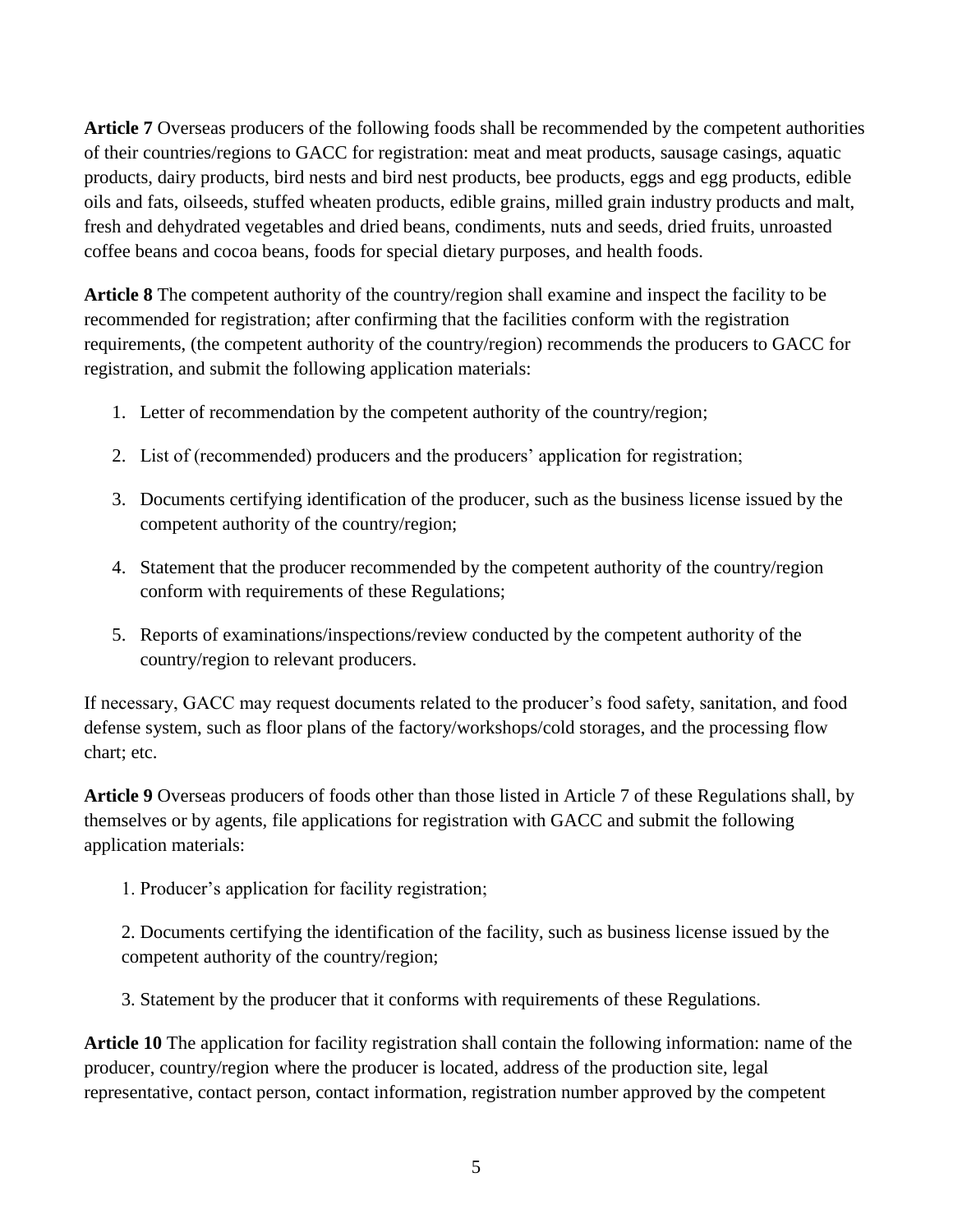authority of the country/region, the type of food for registration, type of production, and production capacity, etc.

**Article 11** The application materials for facility registration shall be submitted in Chinese or English. If relevant countries (regions) and China have separate agreements on registration method and application materials, (registration) shall be carried out following the agreement.

**Article 12** Competent authority of the country (region) or overseas producers of imported foods shall be held accountable for truthfulness, completeness, and legality of the submitted materials.

**Article 13** GACC or GACC entrusted institutions set up review teams to conduct evaluations and reviews of the overseas producers applying for registration. The evaluation is conducted in forms of document review, video inspection, and/or on-site inspection. A review team is composed of two or more reviewers.

Overseas producers of imported foods and the competent authorities of the country (region) shall assist (GACC) in carrying out the aforementioned evaluation and review.

**Article 14** GACC shall, based on the evaluation and review, register the overseas producers that meet the requirements, and grants them China registration numbers; (GACC) notifies the competent authority of the country/region or the overseas producers in writing (of the registration). GACC denies registration of overseas producers that do not meet the requirements and notifies the competent authority of the country/region or the overseas producers in writing (of the denial).

**Article 15** A registered producer shall mark the Chinese registration number or the registration number approved by the competent authority of the country/region on the inner and outer packaging of the foods exported to China.

**Article 16** The registration for overseas producers of imported foods will be valid for five years.

GACC determines the starting and the ending dates of the validity period of registration when it registers an overseas producer of imported foods.

**Article 1**7 GACC publishes lists of oversea producers of imported foods that receive registration in a unified way.

#### **Chapter III Registration Management**

**Article 18** GACC or its entrusted institutions set up review teams to conduct re-evaluation on whether the overseas producers of imported food continuously meet the registration requirements. A review team is composed of two or more reviewers.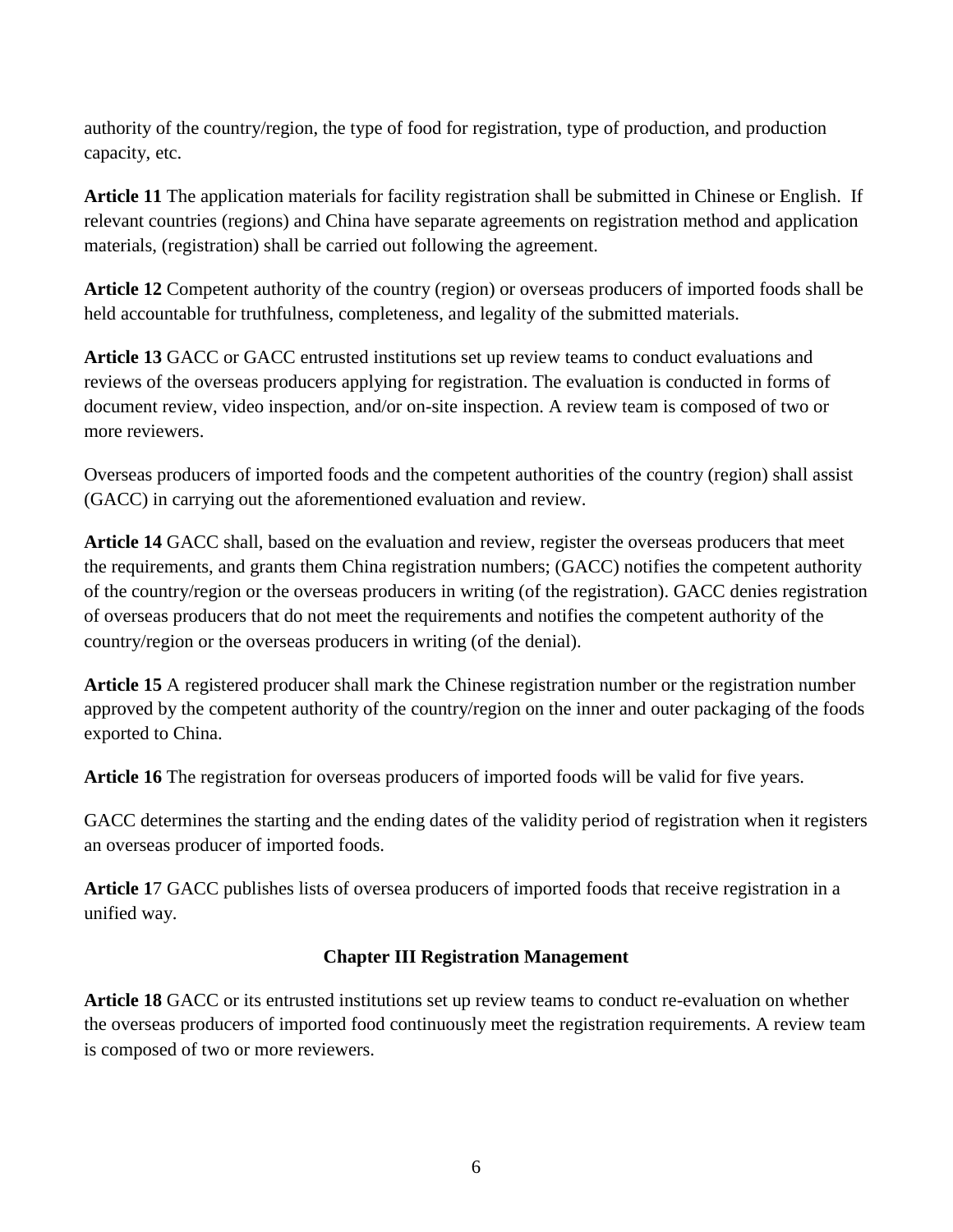**Article 19** If an overseas producer's registration information changes while the registration is valid, it shall submit application for change to GACC through the application path, and submit the following materials:

- 1. A table that exhibits the changed information (and the original information);
- 2. Supporting materials related to the changed information

GACC changes the registration information if it deems (such information) can be changed.

In cases of changed production site, legal representative, or registration number in the country/region where the producer is located, (the overseas producer) shall re-apply for registration, and the original China registration number will automatically become invalid.

**Article 20** If an overseas producer of imported foods intends to renew its registration, it shall, within three to six months before the registration expires, apply to GACC for renewal of registration through the registration application path.

Application materials for registration renewal should includes:

- 1. Application for renewal of registration;
- 2. Statement promising to continuously conform with the registration requirements.

GACC renews registration of producers that conform with the registration requirements and extends the valid period of registration for five years.

**Article 21** If a registered overseas producer of imported foods falls under any of the following circumstances, GACC will revoke its registration, notify the competent authority of the country/region or the registered facility, and issue a public announcement thereof:

1. (The producer) fails to apply for registration renewal following relevant provisions;

- 2. The competent authority or the overseas producer apply to revoke the registration;
- 3. The producer no longer conforms with provisions in Article 5.2 of these Regulations.

**Article 22** The competent authorities of the countries (regions) shall have effective oversight of the registered producers, urge them to continuously conform to the registration requirements. Finding incompliance to the registration requirements, the competent authorities shall take control measures immediately, suspend food export by relevant producer to China, until (the producer) conforms to registration requirements after taking rectification measures.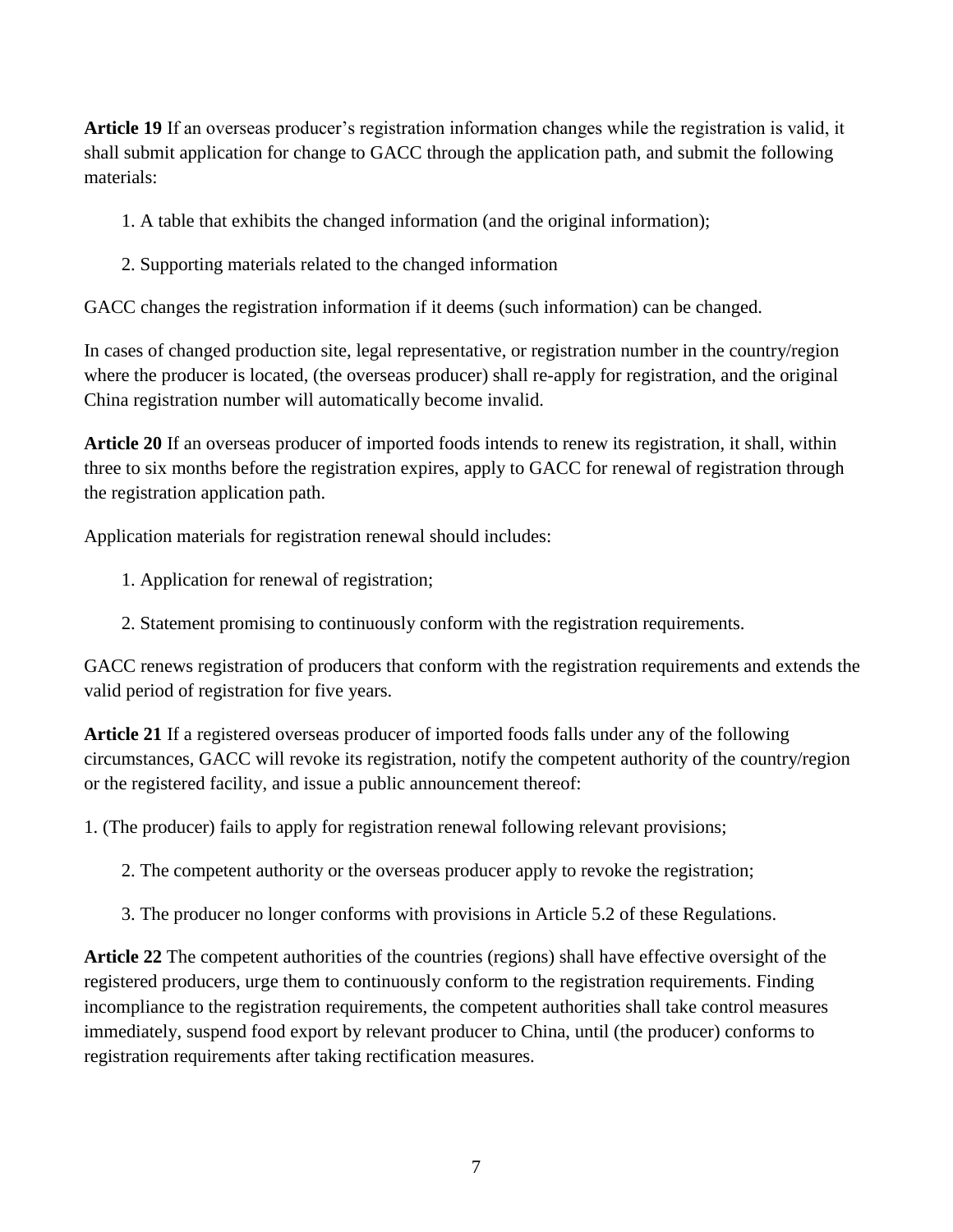Finding itself unable to conform with the registration requirements, an overseas producer of imported foods shall voluntarily suspend its food exports to China, take immediate rectification measures until it conforms to registration requirements.

**Article 23** Finding a registered facility no longer conforms with the registration requirements, GACC shall instruct the facility to make rectification measures within a given time period and shall suspend imports from the producer during the rectification period.

If imports by a foreign competent authority-recommended producer are suspended, the competent authority shall urge the producer to complete rectification within the given time period and shall submit to GACC a written rectification report and a written statement confirming (the producer) conforms with the registration requirements.

If imports by a self-registered or agent-registered producer are suspended, the producer shall complete the rectification within the given time period and submit a written rectification report and a written statement confirming (it) conforms with the registration requirements.

GACC reviews the rectification by the producers; passing GACC review, food imports from relevant producers are resumed.

**Article 24** If a registered overseas producer of imported foods falls under any of the following circumstances, GACC shall revoke its registration and issue a public announcement thereof:

1. Severe food safety incidents of imported foods caused by the producer;

2. Food safety problems detected in foods exported to China in the entry inspection and quarantine, and the circumstance is serious;

3. Significant problems exist in the producer's food safety and sanitation management, which cannot ensure its food export to China conforms with safety and sanitation requirements;

4. The producer fails to meet the registration requirements after taking rectification measures;

5. (The producer) provides false materials or conceals relevant facts;

6. (The producer) refuse to cooperate with GACC in reviews and incident investigations;

7. (The producer) leases, lends, transfers, or resells its registration number, or claims another producer's registration number.

#### **Chapter IV Supplementary Provisions**

**Article 25** When an international organization or a foreign competent authority issues a notification of a disease/epidemic, or (GACC) detects a serious disease/epidemic outbreak or public health incident in its